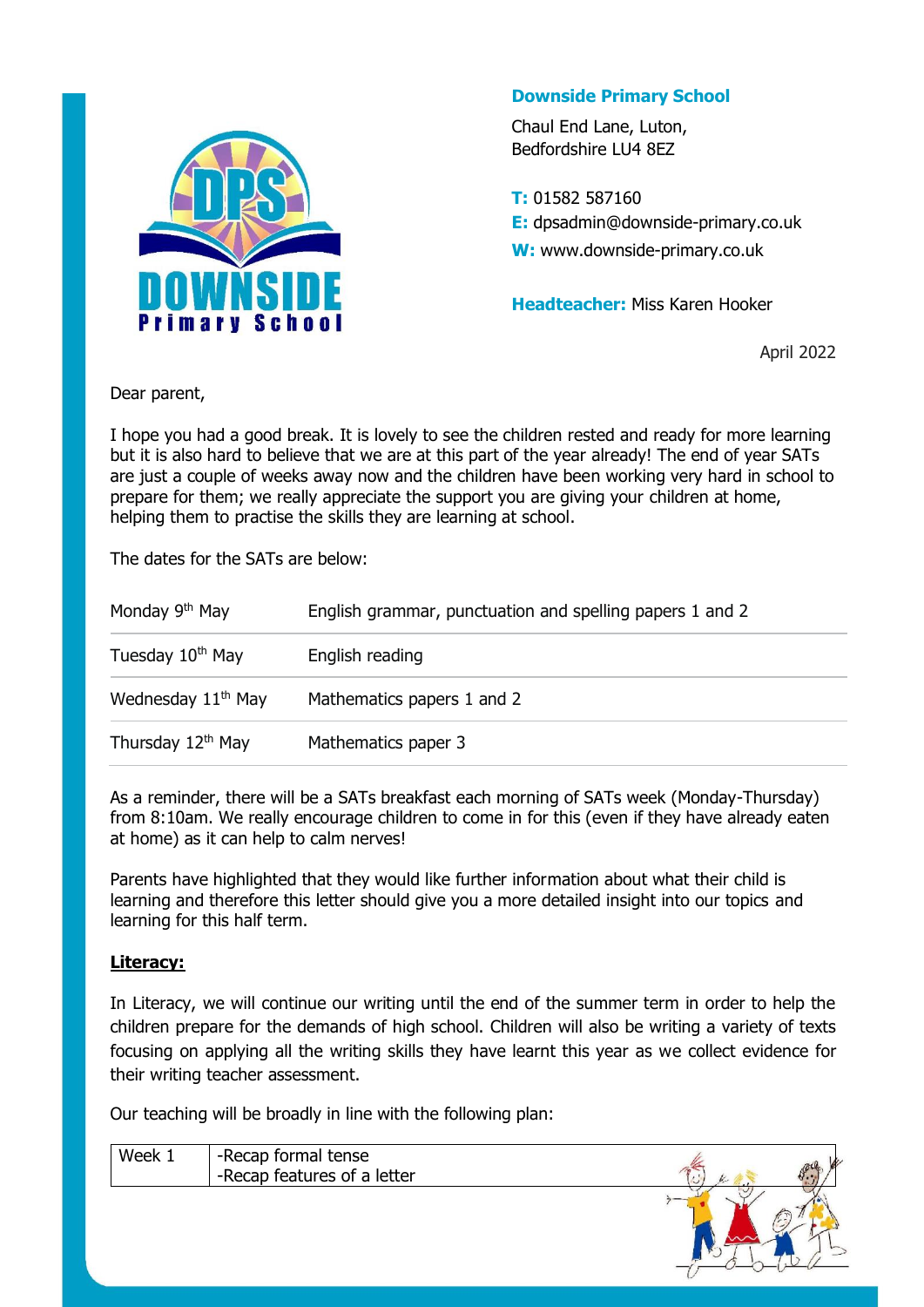|        | -Subjunctive tense                                                                |
|--------|-----------------------------------------------------------------------------------|
| Week 2 | -Plan and write a letter of complaint                                             |
|        | -Recap features of a biography                                                    |
| Week 3 | -Research, plan and write a section of a biography for an inspirational religious |
|        | leader                                                                            |
| Week 4 | <b>SATS Week</b>                                                                  |
| Week 5 | -Plan and write a scene from the Hunger Games from another character's            |
|        | perspective.                                                                      |
| Week 6 | -Plan and write a diary entry for a character from the Hunger Games               |

### **Maths:**

In Maths, we will be revising in preparation for the SATs. Following the SATs, the children will be applying the skills they have learned to problem solving activities and investigations.

Our teaching will be broadly in line with the following plan:

| Week $1-3$      | Revision: this will cover all content taught at KS2. We will be using practice SATs |  |
|-----------------|-------------------------------------------------------------------------------------|--|
|                 | test papers and revision aides.                                                     |  |
| Week 4          | <b>SATs Week</b>                                                                    |  |
| <b>Week 5-6</b> | Maths investigations and problem solving                                            |  |

#### **Science**

Science work this half term will be about humans and their diet. Key knowledge taught will be:

#### **Food and Nutrition**

- Know some of the dangers to the human body of eating too much salt/too many calories and being overweight
- Know that calories tell us how much energy there is in food
- Read and compare nutritional information on food labels
- Recall the importance of eating a balanced diet

#### **Healthy Life-style**

- Know some of the benefits of exercise
- Know that all drugs (legal and illegal) have an impact on the human body and begin to know some of these
- Know some of the reasons sleep is important for the human body

### **Geography**

Our Geography topic this half term is Fairtrade.

Key knowledge taught will be:

- The history and key locations of cocoa production
- The impact of Fairtrade and non-Fairtrade farming around the world
- The benefits which Fairtrade farming can bring
- The ethics of different organisations
- How consumer choices affect trade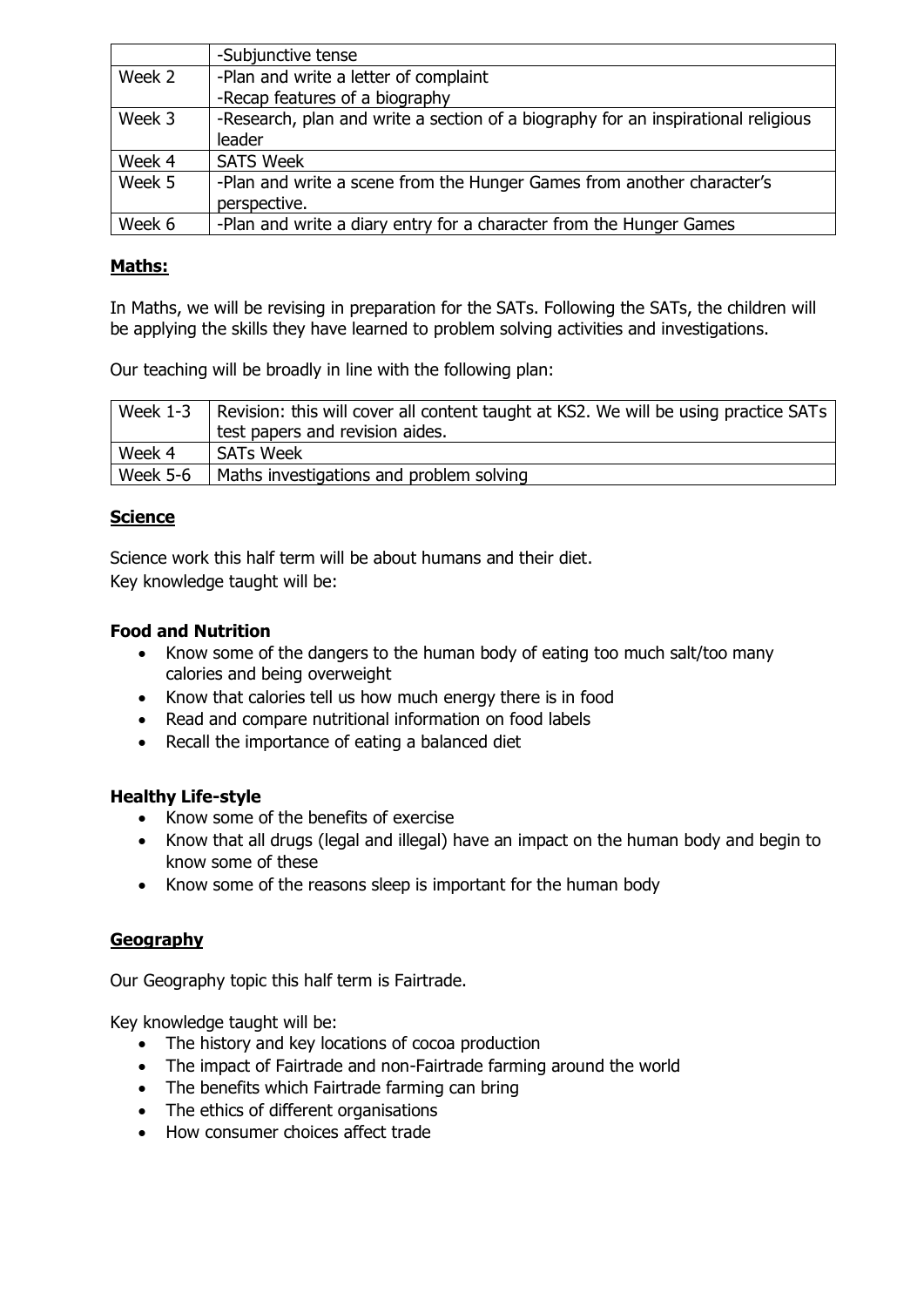In RE, our topic is inspirational people from different religions.

Key knowledge taught will be:

- To explain beliefs about how inspirational people can bring believers closer to God
- To understand who an inspirational person is
- To identify inspirational people in children's lives
- To discuss the importance of inspirational people in different religions

# **ICT**

In ICT, we will be learning how to use search engines effectively and how search engines rank the results that they deliver.

# **Art/DT**

In art this half term, the children will be planning a sculpture through drawing and other preparatory work and then designing and carving a simple form.

# **PE**

In PE, the children will be preparing for Sports Day by honing their athletics skills and also learning the skills and rules to play cricket.

## **Music**

By May half term, all the children in the year group will have had the opportunity to learn to play the guitar.

### **Dates for your diary**

- Friday  $14<sup>th</sup>$  May- Cadbury World Trip.
- Thursday  $14<sup>th</sup>$  July-Year 6 Overnight camp on the school field.
- Wednesday  $6<sup>th</sup>$  July Legoland trip.
- Thursday  $7<sup>th</sup>$  July –Friday  $8<sup>th</sup>$  July High School Transition Days

As the SATs are swiftly approaching, we would really appreciate your ongoing support in helping the children to prepare and to revise. Homework will continue to be set on a **Friday** and is due in on a **Wednesday**. Each week the children will also be expected to complete a piece of work based around our key areas: Numeracy (pages from the Collins Maths Homework book), Grammar and Punctuation and Spelling (this will be set on Google Classroom). We will maintain our focus on spelling by continuing to teach the children 6 spellings per week based around a rule and then testing on all of the rules we have learned in the last week of the term. You can find the rules which we will be teaching this term on Google Classroom. Children should also be reading daily at home to an adult and this can be documented in their Reading Journal.

### **Curriculum Websites**

The school provides the children with a range of websites that they can use to enhance their learning at home. Your child has an individual log-in for these sites and these can be found in their reading journal.

Numeracy: **Mathletics, RM Easimaths** and **Times Tables Rockstars.** Just 5 minutes working on their times tables a day would be really beneficial.

### **RE**